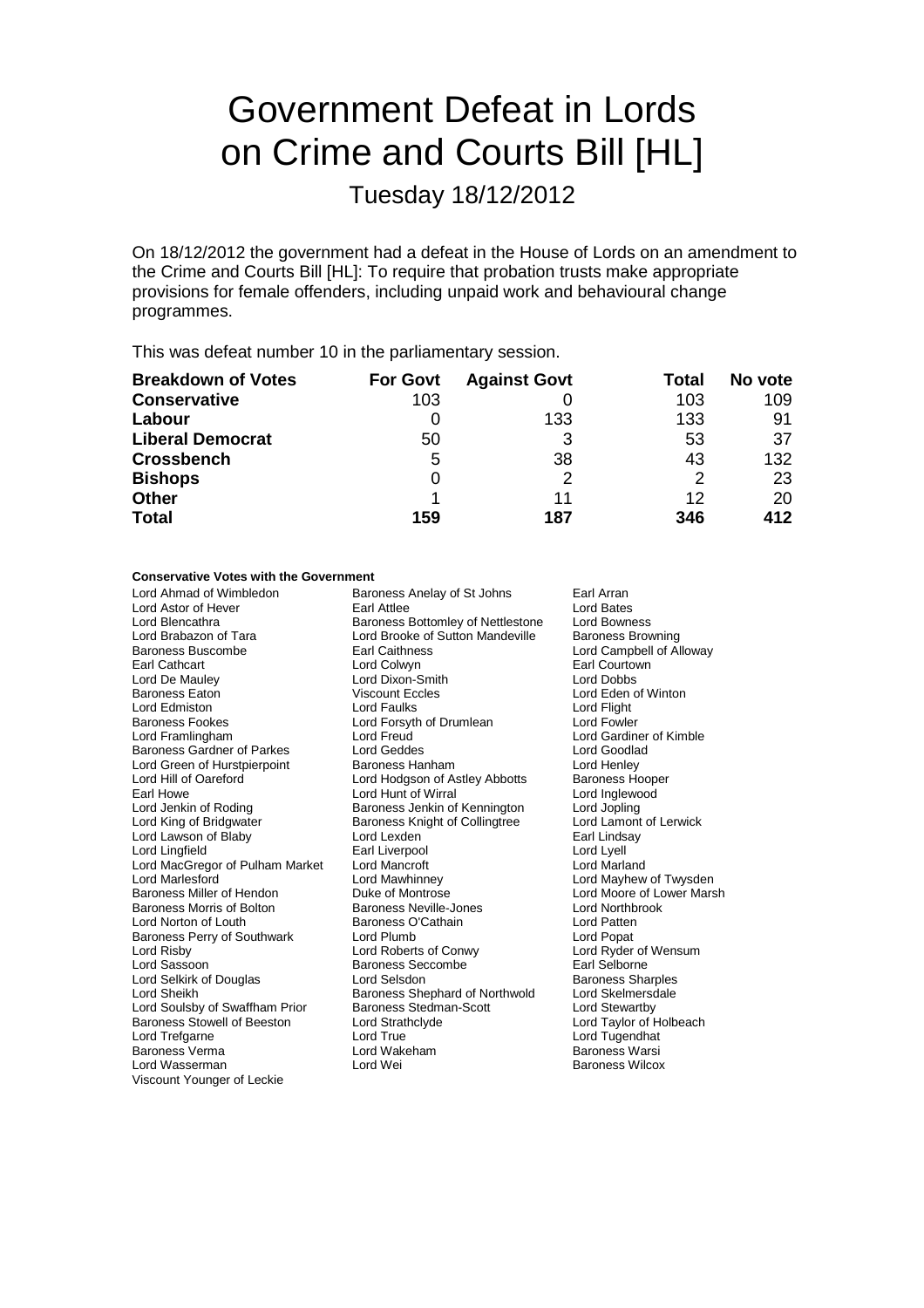### **Labour Votes with the Government**

**-**

**-**

## **Labour Votes against the Government**

Lord Alli Lord Anderson of Swansea Baroness Andrews Baroness Andrews Andrews Andrews Andrews Andrews Andrews A<br>Lord Baroness Andrews Baroness Askewell and Baronet Lord Bassam of Brighton Lord Berkeley Cord Baroness Billingham Baroness Billingham Baroness Billingham Baroness Blackstone Cord Boateng Lord Bilston Baroness Blackstone<br>
Lord Borrie Lord Bradley Lord Borrie Lord Bradley Lord Brooke of Alverthorpe Lord Brookman Lord Browne Lord Brookman Lord Campbell-Savours<br>
Lord Christopher Lord Clark of Windermere Lord Clarke of Hampstead Lord Christopher **Lord Clark of Windermere** Lord Clarke of Hampster Clarke of Hampstead Lord Clarke of Hampstead Lord Collins of Highbury **Containers** Baroness Corston Lord Davies of Stamford Lord Davies of Oldham Baroness I<br>
Lord Donaughue Lord Dubs
Lord Dubs
Cord Dubs
Lord Dubs
Lord Dubs
Lord Dubs
Lord Dubs
Lord Dubs
Lord Dubs
Lord Dubs
Lord Dubs
Lord Dubs
Lord Dubs
Lord Dubs
Lord Dubs Lord Donoughue **Lord Dubs**<br>
Lord Evans of Parkside **Lord Evans of Temple Guiting** Lord Falconer of Thoroton Baroness Farrington of Ribbleton Lord Faulkner of Worcester The Lord Filkin<br>
Lord Foster of Bishop Auckland Lord Foulkes of Cumnock Baroness Gale Lord Foster of Bishop Auckland Lord Foulke<br>
Lord Giddens baroness Lord Gilbert Lord Giddens **Lord Gilbert** Communist Communist Communist Colding<br>Cord Goldsmith **Lord Gordon of Strathblane** Baroness Gould o Lord Goldsmith **Lord Gordon of Strathblane** Baroness Gould of Potternewton<br>
Lord Grantchester Lord Grenfell **Lord Contration**<br>
Lord Griffiths of Burry Port Lord Grantchester Lord Grenfell Lord Griffiths of Burry Port Lord Grocott Viscount Hanworth Lord Harris of Haringey Baroness Healy of Primrose Hill Baroness Hollis of Heigham Lord Howarth Dural Howarth Ord Hoyle<br>Baroness Howells of St Davids Lord Howie of Troon Baroness Howells of St Davids<br>
Lord Hoyle Lord Howells of St Davids<br>
Lord Howell Anner of Braunstone Lord Howle Lord Lord Janner of Braunstone Lord Hunt of Kings Heath Lord Hunt of Chesterton Lord Hunt of Branch Braunstonen Lord Jones Baroness Jay of Paddington Lord Jones<br>
Lord Judd Baroness Kennedy of The Shaws Lord Kennedy of Southwark Lord King of West Bromwich Lord Kirkhill<br>
Lord Layard Lord Lea of Crondall Lord Layard **Lord Lea of Crondall** Baroness Liddell of Coatdyke<br>
Lord Liddle **Lord Linsey** Lord Lipsey Baroness Lister of Burtersett Lord Lympne Lord Mackenzie of Framwellgate<br>
Lord Maxton<br>
Lord McAvoy Lord Maxton **Maxton** Cord McAvoy Lord McAvoy Baroness McDonagh<br>
Lord McFall of Alcluith **Baroness McIntosh of Hudnall** Lord McKenzie of Luton Baroness Morris of Yardley Lord Morris of Handsworth Baroness Nye Lord O'Neill of Clackmannan Lord Parekh Lord Pendry Baroness Prosser <sup>1</sup> 1990 Lord Puttnam 1990 Lord Raroness Quinquess Quinquess Quinquess Quinquess Quinquess Quinquess Quinquess Quinquess Quinquess Quinquess Quinquess Rendell of Babergh 1990 Lord Richard Lord Robertson of Port Ellen Lord Rosser Cord Rosser Baroness Royall of Lord Savyer Baroness Royall of Baroness Scotland of Asthal Baroness Sherlock Lord Sawyer **Baroness Scotland of Asthal** Baroness Sherlock<br>
Viscount Simon **Baroness Smith of Basildon** Baroness Sherlock Viscount Simon Baroness Smith of Basildon<br>
Lord Soley Balmacar<br>
Lord Stevenson of Balmacar Baroness Symons of Vernham Dean Baroness Taylor of Bolton **Lord Temple-Morriss Taylor Constant** Lord Temple-Morri<br>Baroness Thornton Lord Lord Touhig Lord Temple-Morriss Lord Tunnicliffe Baroness Thornton **Example 2** Lord Touhig **Constanting Lord Tunnicliffe**<br>Baroness Wall of New Barnet Lord Warner Lord Warner Lord Watson of Invergowrie Baroness Wall of New Barnet Lord Warner Lord Watson Christian Market Christian Market Review Christ Christian<br>
Baroness Whitaker Lord Whitty Baroness Wheeler The Baroness Whitaker Corners Corner Lord Whitt<br>Baroness Wilkins Corners Lord Williams of Elvel Corners Lord Wills Lord Young of Norwood Green

Baroness Adams of Craigielea Lord Adonis<br>
Lord Anderson of Swansea Baroness Andrews<br>
Lord Anderson of Swansea Baroness Andrews **Baroness Bakewell Example 2018** Lord Barnett<br>
Lord Berkeley **Baroness Billingham** Lord Collins of Highbury **Baroness Corston**<br>
Lord Davies of Oldham **Baroness Donaghy** Lord Evans of Temple Guiting Lord Falcon<br>
Lord Faulkner of Worcester Lord Filkin Lord Haworth **Chilton Lord Hart Chilton Lord Haworth Town**<br>Baroness Hollis of Heigham **Baron Lord Howarth of Newport** Baroness Kennedy of The Shaws Lord Kennedy of Southwa<br>Lord Kirkhill Lord Knight of Weymouth Exaroness McIntosh of Hudnall Lord McKenzie<br>Lord Morris of Handsworth Baroness Nye Lord Plant of Highfield Lord Prescott<br>
Lord Puttnam Cord Baroness Quin **EXECT:**<br>
Baroness Rendell of Babergh Lord Richard<br>
Lord Rosser Baroness Royall of Blaisdon Lord Stevenson of Balmacara Lord Stone of Blackheath<br>
Baroness Taylor of Bolton Lord Temple-Morris Lord Williams of Elvel

Baroness Lister of Burtersett<br>Baroness Massey of Darwen

## **Liberal Democrat Votes with the Government**

Lord Clement-Jones<br>
Baroness Doocev<br>
Lord Dvkes Baroness Garden of Frognal Lord German Computer and Baroness Hussein-Ece<br>Baroness Jolly Cord Lord Jones of Cheltenham Lord Kirkwood of Kirkhope Baroness Jolly Lord Jones of Cheltenham Lord Kirkwood of Kirkhope Baroness Kramer **Lord Lee of Trafford**<br> **Baroness Maddock Larl Mar and Kellie** Baroness Randerson Lord Redes<br>
Lord Rodgers of Quarry Bank Lord Roper Lord Sharkey **Lord Shipley** Lord Shipley **Lord Shutt of Greetland Lord Shutt of Greetland Lord Shutt of Greetland Lord Shutt of Goss Moore Lord Shutt of Greetland Lord Shutt of Greetland Lord Shutt of Greetland Lord Shutt** 

Baroness Brinton **Baroness Brinton** Lord Chidgey<br>
Lord Cotter Lord Chidgey Lord Newby **Baroness Northover**<br>
Lord Redesdale **Baroness Lord Rennard** 

Lord Addington Lord Alderdice Lord Ashdown of Norton-sub-Hamdon Lord Avebury **Example 2** Baroness Benjamin Baroness Bonham-Carter of Yarnbury<br>
Lord Bradshaw **Baroness Brinton** Baroness Brinton Lord Chidgey Lord Dykes **Baroness Falkner of Margravine**<br>
Lord German **Baroness Hussein-Ece** Baroness Maddock **Earl Mar and Kellie Earl Mar and Earl Marks of Henley-on-Thames**<br>
Lord McNally **Cord Newby** Lord Newby **Baroness Northover** Lord Roper **Construction Bank Lord Roper Bank Lord Shutt of Needham Market**<br>
Lord Shutt of Greetland Lord Taylor of Goss Moor